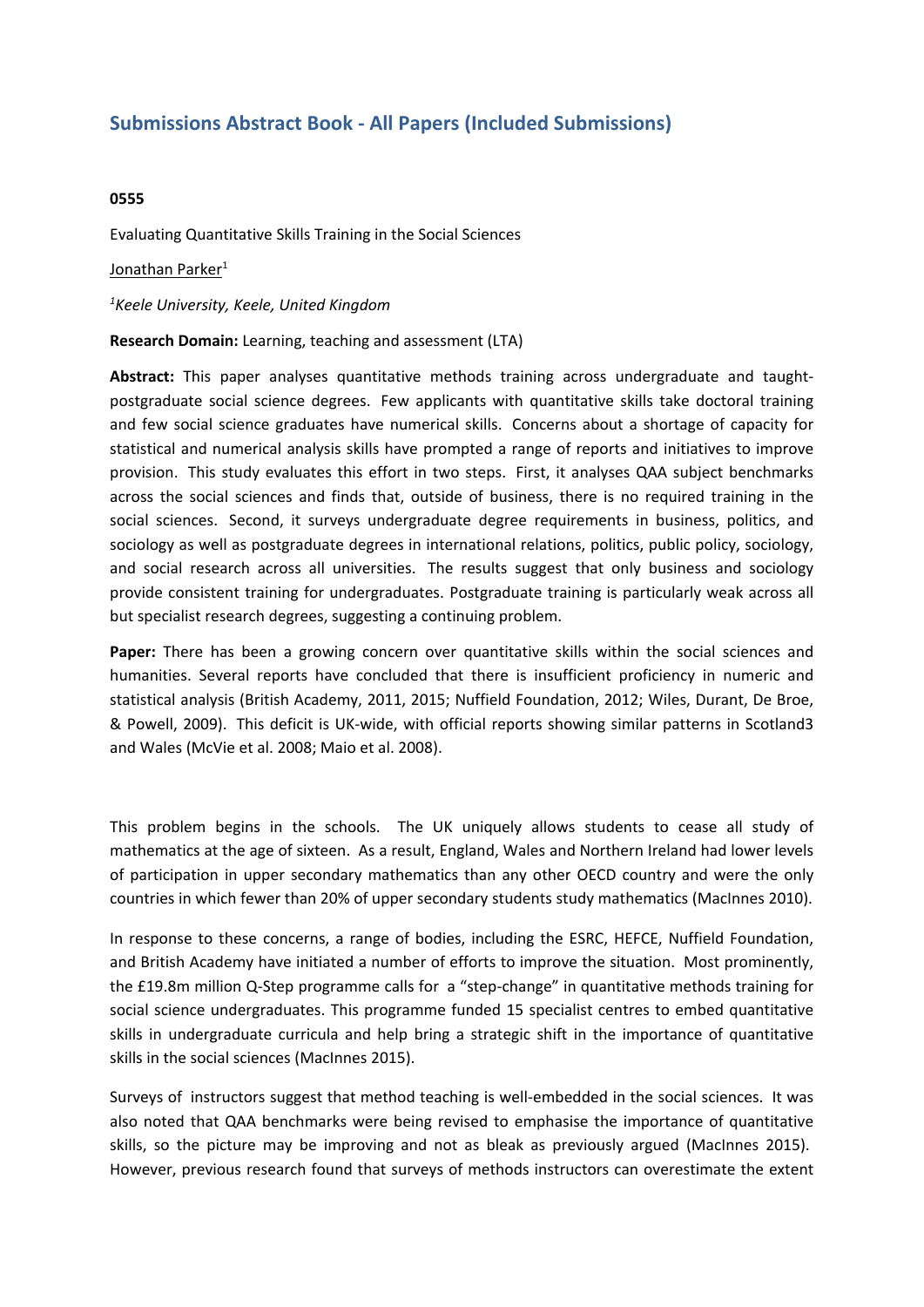of quantitative training (Parker 2010).

This project analyses how much undergraduate degrees have embedded quantitative methods through three analyses. First, subject benchmarks are surveyed to measure whether quantitative training is an expectation in degrees for each subject. Second, undergraduate programme specifications across all universities in the subjects of business, politics, and sociology are analysed to see how many explicitly require quantitative methods. Finally, postgraduate taught programmes across all universities in the subjects of international relations, politics, public policy, sociology and social research are analysed to measure how many require quantitative methods. These three approaches indicate the state of methods training beyond the 'model' subjects of economics and psychology (MacInnes 2015).

Subject benchmarks in Business and Management, Education Studies, Criminology, International Relations, Politics, Social Policy, and Sociology are analysed for quantitative methods requirements. Only the benchmark for Business contained required quantitative training as part of the degree as <sup>a</sup> minimum requirement for all students. The other social sciences contained no requirements for quantitative methods, merely appropriate methods for analysing phenomenon in the discipline. If fact, some, such as Criminology, have even reduced or removed such requirements.

Requirements for undergraduate degrees in Business, Politics, and Sociology were then analysed across all UK universities. Business was the only subject to require quantitative methods in <sup>a</sup> majority of degrees. Sociology required this training in under half of degrees and Politics was the last with less than 20% requiring quantitative methods as part of the degree. Clearly, there are large differences between subjects in their commitment to teaching quantitative methods. While all pay lip service to the importance of quantitative literacy among students, few make it <sup>a</sup> requirement of their degrees.

Postgraduate degrees demonstrated even less support. In Politics and International Relations only 7 of 72 degrees require any quantitative methods and none required more than one module. A similar picture emerges in public policy, where only one of eighteen degrees requires one module in quantitative methods. Sociology was slightly higher with 38% requiring quantitative methods. Clearly, postgraduate taught programmes in the social science disciplines do not put much emphasis on methods training.

There is an additional subcategory of postgraduate degrees that concentrate upon research, and these degrees also show more concern for methods training. Twenty of thirty degrees that are Mres degrees in politics, sociology, social sciences, or social research require quantitative methods training. One could argue about whether this is result indicates <sup>a</sup> strength of weakness, with onethird of MRes degrees requiring no quantitative methods training, but it certainly demonstrates more support than MA degrees. These degrees are also more explicitly research oriented, so they would also attract students more likely to pursue doctoral study, but they are also <sup>a</sup> much smaller subset of degrees.

These results suggest that the state of quantitative methods training in the social sciences remains weak and lacks support throughout the individual disciplines.